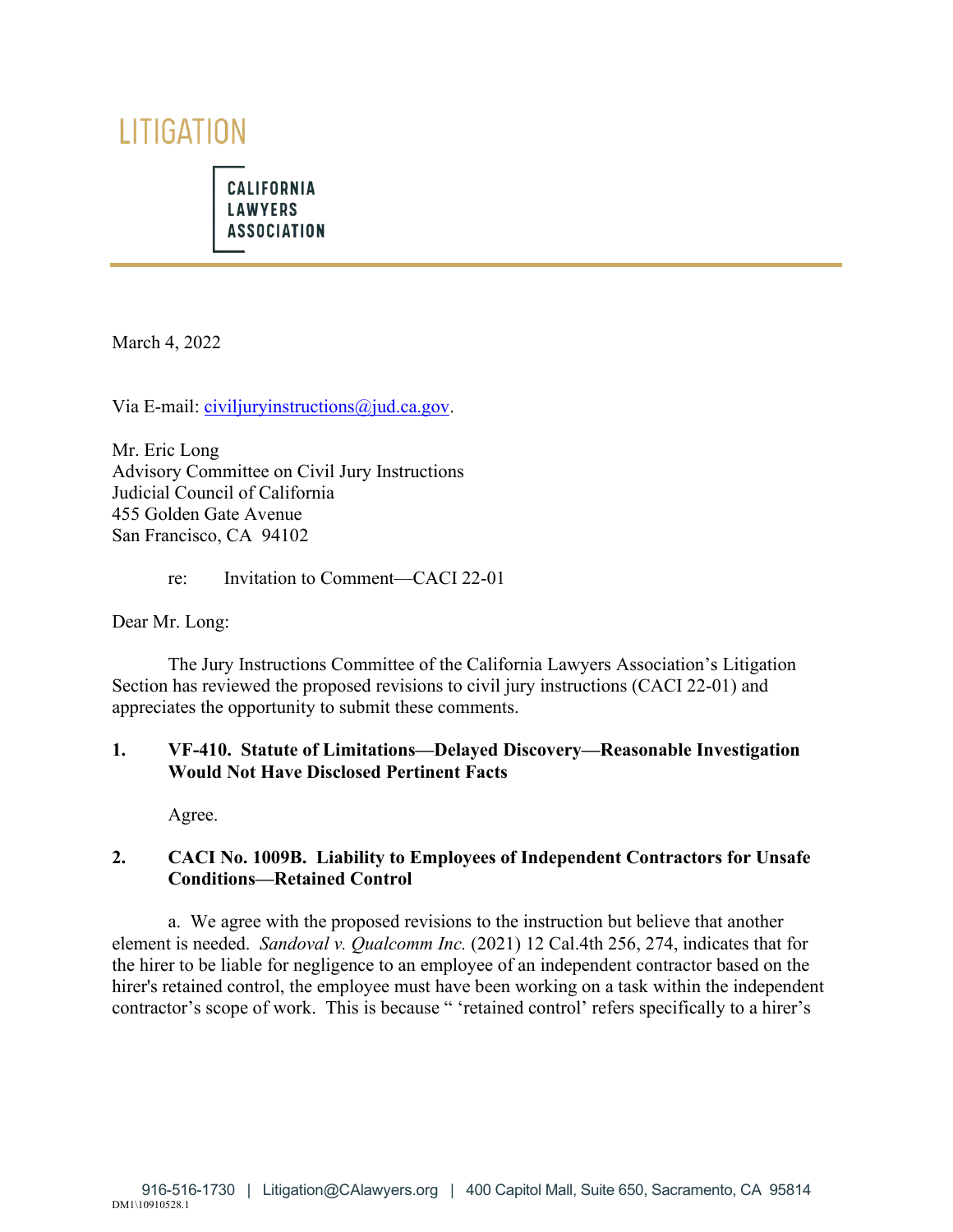authority over work entrusted to the contractor." (*Ibid*.) We propose the following as new element 2:

 "2. That [*specify nature of work*] was part of the work that [*name of defendant*] entrusted to [*name of contractor*];"

b. We would add to the Sources and Authority language from *Sandoval* supporting new element 2:

" 'A hirer "retains control" where it retains a sufficient degree of authority over the manner of performance of the work entrusted to the contractor. . . . So "retained control" refers specifically to a hirer's authority over work entrusted to the contractor, i.e., work the contractor has agreed to perform.' (*Sandoval*, *supra*, 12 Cal.5th at p. 274.)"

## **3. CACI No. 1306. Sexual Battery—Essential Factual Elements**

a. Proposed new (d) and (e) refer to "a sexual organ" and "[a/an] sexual organ/anus/... ." We believe the jury would better understand the instruction if the person to whom the sexual organ belongs were identified. We believe that person is either the defendant or someone else (not the plaintiff).

 b. Civil Code section 1708.5, subdivision (d)(1) defines "intimate part" to include "the breast of a female." We believe proposed new (d) and (e) are overbroad because they refer to a "breast" with no limitation. This could be remedied by inserting the words "of a female" after "breast" in (d) and (e), although that seems grammatically awkward. Alternatively, (d) and (e) could be rewritten to incude the limitation, or language could be added to the Directions for Use stating that the instruction should be modified if there is a factual question whether the breast of a female is at issue.

c. We believe "has been removed" in (d) should be "had been removed" and "removed" in (e) should be "had removed."

d. Accordingly, we suggest the following revisions to (d) and (e):

"(d) That [*name of defendant*] caused contact between a [*name of defendant*/*name of other person*]'s sexual organ, from which a condom has had been removed, and [*name of plaintiff*]'s [sexual organ/anus/groin/buttocks/[or] breast];]

#### "[OR]

"(e) That [*name of defendant*] caused contact between  $\frac{a}{an}$  [*name of defendant*/*name of other person*]'s [sexual organ/anus/groin/buttocks/[or] breast] and [*name of plaintiff*]'s sexual organ from which [*name of defendant*] had removed a condom;]"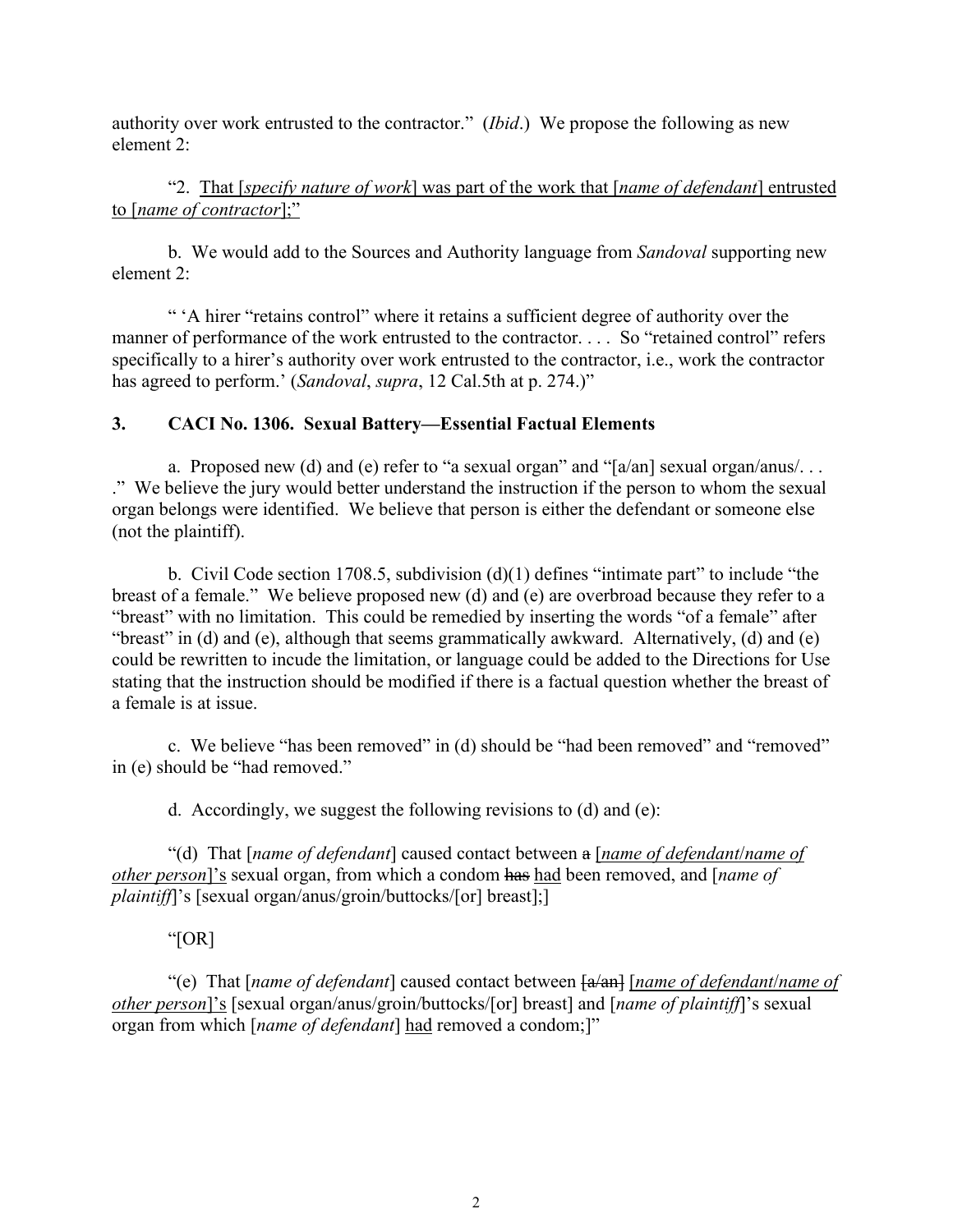# **4. CACI No. 1621. Negligence—Recovery of Damages for Emotional Distress— No Physical Injury—Bystander—Essential Factual Elements**

a. We agree with the proposed revisions to element 2 of the instruction.

b. We would revise element 3 to clarify the requirement of contemporaneous observation, particularly now that element 2 allows virtual presence:

"3. That [*name of plaintiff*] was then aware at the time the [*describe event*] occurred that the [*e.g., traffic accident*] was causing [injuryto/the death of] [*name of victim*];"

# **5. CACI No. 1810. Distribution of Private Sexually Explicit Materials—Essential Factual Elements**

Agree.

# **6. CACI No. 2334. Bad Faith (Thirty Party)—Refusal to Accept Reasonable Settlement Within Liability Policy Limits—Essential Factual Elements**

a. We agree with the proposed revisions to the instruction, except that we would change "[or]" after the first alternative element 6 to "[and/or]" and provide an option to renumber the second alternative element 6 as element 7 because we believe both versions of element 6 should be given when the plaintiff claims both an excess judgment and other damages.

 b. Although it is beyond the scope of the invitation to comment, we would revise element 5 for greater clarity and because we believe the reference to some conduct other than failure to accept the settlement demand is confusing and unnecessary:

 "5. That [*name of defendant*]'s failure to accept the settlement demand was the result of unreasonable conduct by [*name of defendant*]; [and]"

c. Although it is beyond the scope of the invitation to comment, we believe the first sentence in the second paragraph after the elements refers to a settlement demand that is reasonable in amount and should explicitly so state. The second sentence then makes it clear that a settlement demand that is reasonable in amount my be unreasonable for another reason:

"A settlement demand for an amount within policy limits is reasonable in amount if . . . ."

# **7. VF-2304. Bad Faith (Third Party)—Refusal to Accept Reasonable Settlement Demand Within Liability Policy Limits**

Agree.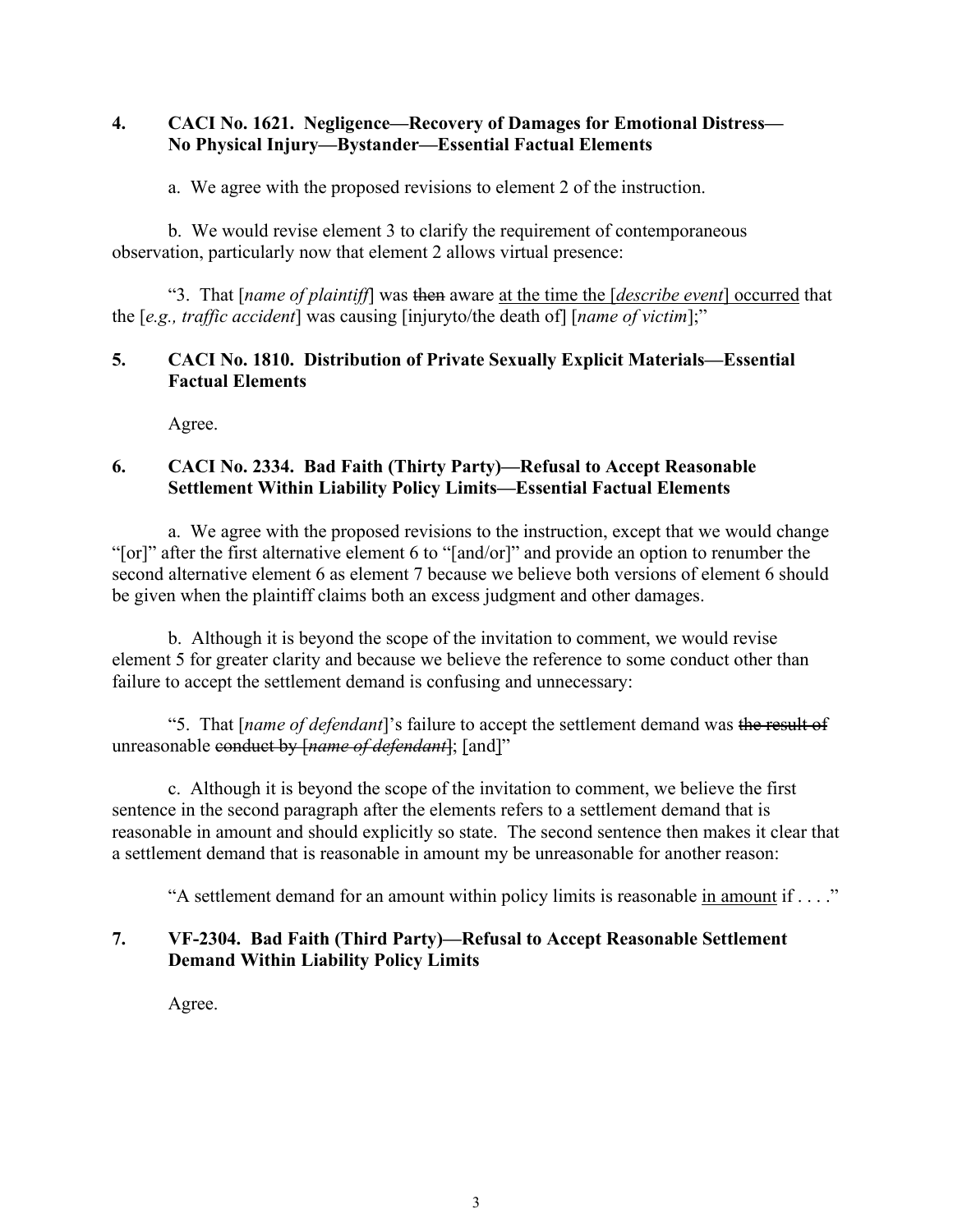## **8. CACI No. 2522A. Work Environment Harassment—Conduct Directed at Plaintiff—Essential Factual Elements—Individual Defendant**

a. We believe the bracketed language "[*name of employer*]" may be confusing when the covered entity is a labor organization, employment agency, apprenticeship training program, or training program leading to employment. The prohibition against harassment applies not only to employers but also to these other entities. (Gov. Code,  $\S$  12940, subd. (j)(1).) Also, there may be both an individual and an entity defendant. To avoid confusion, we suggest that (1) references to "[*name of defendant*]" be replaced by "[*name of individual defendant*]" and (2) "[*name of employer*]" be replaced by either "[*name of entity defendant*] or (2) "[*name of covered entity*]" throughout the instruction.

 b. Alternatively, language could be added to the Directions for Use to modify the instruction if the covered entity is a labor organization, employment agency, apprenticeship training program, or training program, as in the Directions for Use for CACI No. 2521A.

 c. We believe the language added to the Directions for Use regarding use of the verdict form belong in the verdict form's Directions for Use. If this language is included here as well, we would revise the language for greater specificity to "include optional question 2 on the verdict form" rather than "include an additional question on the verdict form."

# **9. CACI No. 2522B. Work Environment Harassment—Conduct Directed at Others—Essential Factual Elements—Individual Defendant**

Same comments as CACI No. 2522A.

# **10. CACI No. 2522C. Work Environment Harassment—Sexual Favoritism— Essential Factual Elements—Individual Defendant**

Same comments as CACI No. 2522A.

# **11. CACI No. 2546. Disability Discrimination—Reasonable Accommodation— Failure to Engage in Interactive Process**

a. We agree with the proposed revision to the instruction.

 b. We would revise the paragraph in the Directions for Use discussing the split of authority as follows for greater clarity:

"Bracketed element 7 reflects that there is a split of authority as to whether the employee must also prove that a reasonable accommodation was available. (Compare *Shirvanyan v. Los Angeles Community College Dist*. (2020) 59 Cal.App.5th 82, 87 [273 Cal.Rptr.3d 312] ["the availability of a reasonable accommodation is an essential element of an interactive process claim"] and *Nadaf-Rahrov v. The Neiman Marcus Group, Inc*. (2008) 166 Cal.App.4th 952, 980– 985 [83 Cal.Rptr.3d 190] [employee who brings a section 12940(n) claim bears the burden of proving a reasonable accommodation was available before the employer can be held liable under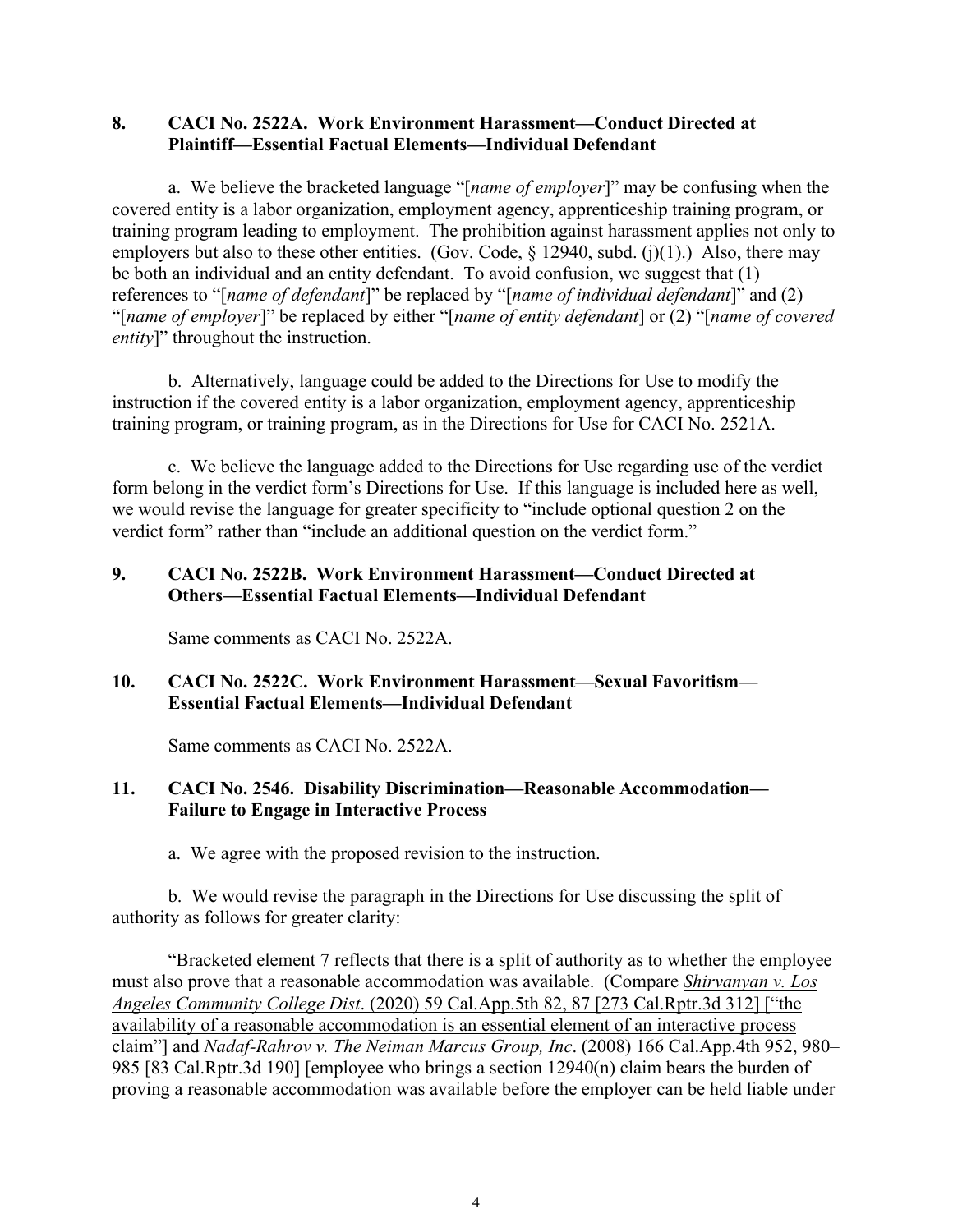the statute] with *Wysinger v. Automobile Club of Southern California* (2007) 157 Cal.App.4th 413, 424–425 [69 Cal.Rptr.3d 1] [jury's finding that no reasonable accommodation was possible is not inconsistent with its finding of liability for refusing to engage in interactive process] and *Claudio v. Regents of the University of California* (2005) 134 Cal.App.4th 224, 243 [35 Cal.Rptr.3d 837] [if the employer's failure to participate in good faith causes a breakdown in the interactive process, liability follows]; see also *Scotch v. Art Institute of California* (2009) 173 Cal.App.4th 986, 1018–1019 [93 Cal.Rptr.3d 338] [attempting to reconcile conflict]; *Shirvanyan v. Los Angeles Community College Dist*. (2020) 59 Cal.App.5th 82, 87 [273 Cal.Rptr.3d 312] [adopting the Scotch court's reasoning].) See also verdict form . . . ."

### **12. VF-2507A. Work Environment Harassment—Conduct Directed at Plaintiff— Individual Defendant**

a. We agree with the proposed revision to the verdict form.

 b. We believe language should be added to the Directions for Use for this verdict form on when to include optional question 2. We would insert the following language as a new fourth paragraph:

"Include optional question 2 if optional element 2 is included in CACI No. 2522A."

# **13. VF-2507B. Work Environment Harassment—Conduct Directed at Others— Individual Defendant**

Same comments as VF-2507A, but refer to optional element 2 in CACI No. 2522B.

# **14. VF-2507C. Work Environment Harassment—Sexual Favoritism—Individual Defendant**

Same comments as VF-2507A, but refer to optional element 2 in CACI No. 2522C.

# **15. VF-2513. Disability Discrimination—Reasonable Accommodation—Failure to Engage in Interactive Process**

We would revise the paragraph in the Directions for Use discussing the split of authority as stated above for CACI No. 2546 for greater clarity.

#### **16. CACI No. 2754. Reporting Time Pay—Essential Factual Elements**

Agree.

#### **17. CACI No. 2760. Missed Rest Breaks—Essential Factual Elements**

a. We would change the title to "Missed Failure to Provide Rest Breaks—Essential Factual Elements" because we believe the essence of the claim is that the employer failed to provide rest breaks.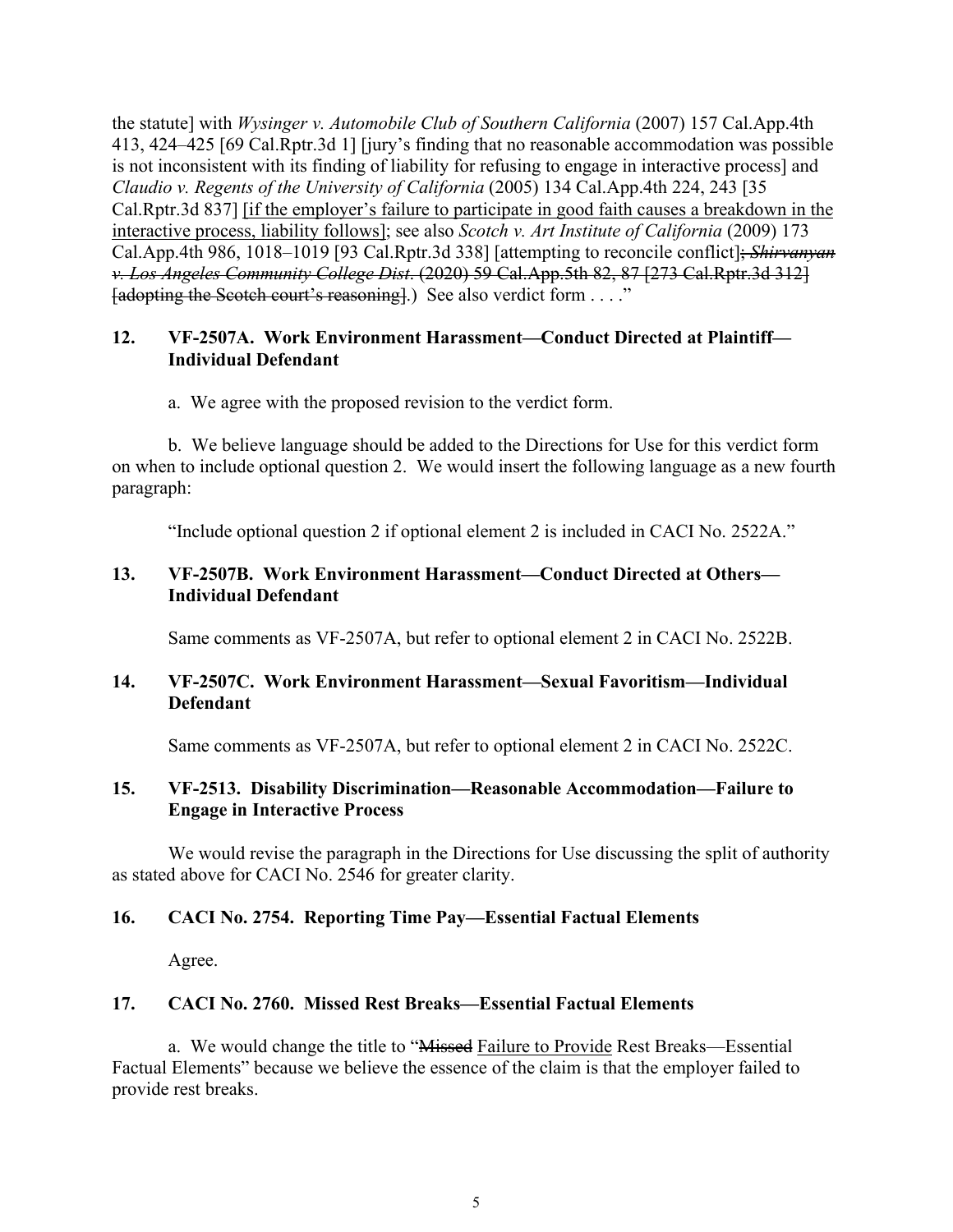b. We would revise the second paragraph of the instruction to describe more clearly an employee's entitlement to rest breaks, including a second rest break if the workday lasts from 6 to 10 hours (not 7 to 8 hours) and that a rest break cannot be combined with a meal break or another rest break. We prefer "authorize and permit" rather than "provide" in this paragraph because it describes the employer's obligation more accurately and avoids the potential ambiguity created when an employee did not take an authorized rest break.

c. We believe the juror's comprehension of this instruction would be enhanced if the bracketed definition of "workday" followed immediately after the first and second paragraph in which the term is used, rather than after the elements.

 d. We would elaborate on the required rest break before stating the elements, rather than provide some explanation before the elements (i.e., "The employer must relieve the employee . . .") and some after (i.e., "An employer 'provides' a rest break only if . . .").

e. We would revise element 1 to make the plaintiff the subject and eliminate the alternative language referring to 6 to 10 hours. A single instruction should encompass all the unprovided rest breaks, which may include a single rest break on some workdays and more than one on others. We believe this instruction should not attempt to specify the number of hours worked each day in question, but instead should state the minimum number of hours required for a rest break and allow the jury to decide whether the employer failed to authorize and permit any rest breaks based on the evidence as guided by counsel's argument.

 f. We would revise elements 2 and 3 to explicitly refer to rest breaks "to which [*name of plaintiff*] was entitled" because those are the only compensable rest breaks, and we would substitute "authorize and permit" for "provide" in element 3.

g. We believe the amount of damages is not an essential element of the cause of action and suggest that a separate instruction should be drafted on damages.

h. We believe element 3 is an essential element and should be mandatory, not optional.

i. Accordingly, we would revise the instruction as follows:

 "[*Name of plaintiff*] claims that [*name of defendant*] owes [him/her/*nonbinary pronoun*] wages because [*name of defendant*] did not provide [*name of plaintiff*] with one or more paid rest breaks during one or more workdays.

 "An employer must provide paid 10-minute rest breaks and must schedule them, if practicable, in the middle of each work period. An employer must provide authorize and permit rest breaks once every four hours (rounding up by the half hour) and must schedule them in the middle of each work period, if feasible. This means that over the course of a workday, an employer must provide a 10-minute rest break to an employee who works longer than 3.5 hours [and] [must provide a second 10-minute rest break if the workday lasts 7 to 8 hours]. An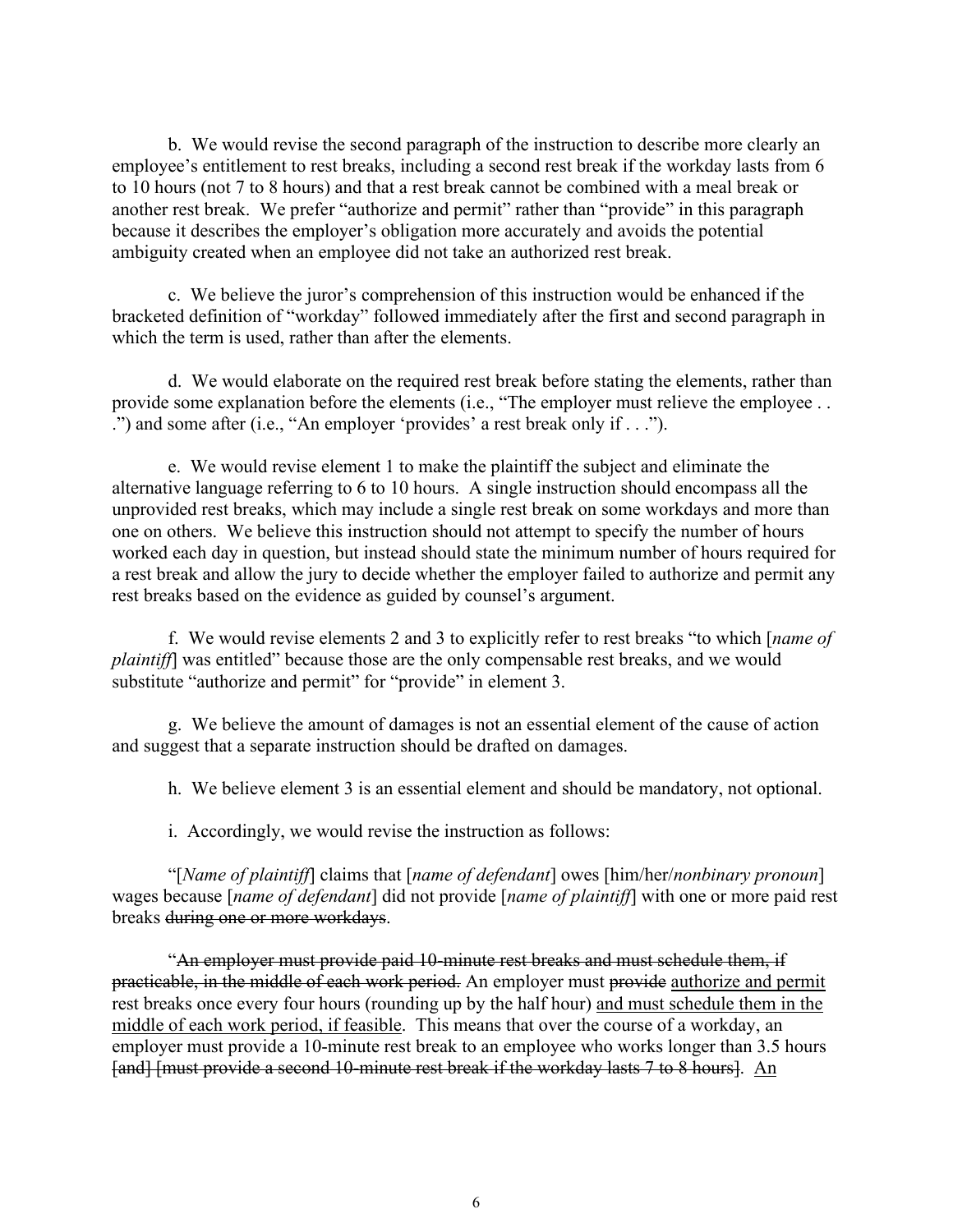employer must authorize and permit a second paid 10-minute rest break to an employee who works more than 6 hours and up to 10 hours.

 "['Workday' means any consecutive 24-hour period beginning at the same time each calendar day.]

The employer must relieve the employee of all job duties during a rest break but has no obligation to keep records of employee rest breaks or to ensure that an employee takes a rest break.

 "An employer meets its obligation to authorize and permit a rest break only if the employer relieves the employee of all job duties during a rest break and relinquishes control over how the employee spends [his/her/*nonbinary pronoun*] time. An employer has no obligation to keep records of employee rest breaks or to ensure that an employee takes a rest break. Rest breaks must be uninterrupted and cannot be combined with a meal break or another rest break.

"To establish this claim, [*name of plaintiff*] must prove all of the following:

 1. That [*name of defendant plaintiff*] employed worked for [*name of plaintiff defendant*] for 3.5 hours or more on one or more workdays lasting [longer than 3.5 hours/longer than 6 hours but no more than 10 hours];

 2. That [*name of plaintiff*] did not take one or more 10-minute rest breaks to which [*name of plaintiff*] was entitled; [and]

 [3. That [*name of defendant*] did not provide [*name of plaintiff*] with one or more 10 minute rest breaks to which [*name of plaintiff*] was entitled.; and]

4. The amount of wages owed.

 An employer "provides" a rest break only if the employee is relieved of all work duties and the employer relinquishes control over how the employee spends the employee's time. An employer who does not provide one or more rest breaks during a single workday must pay one additional hour of wages for the workday at the employee's regular rate of pay.

 ["Workday" means any consecutive 24-hour period beginning at the same time each calendar day.]

["Regular rate of pay" for [*name of plaintiff*] from [*insert beginning date*] to [*insert ending date*] was [*insert applicable formula*]. [*Repeat as necessary for date ranges with different regular rates of pay*.] Multiply the regular rate of pay by the number of workdays that [*name of plaintiff*] has proved one or more rest breaks were not provided.]

 "[Rest breaks, which are paid, and meal breaks, which are unpaid, have different requirements. You should consider claims for missed rest breaks separately from claims for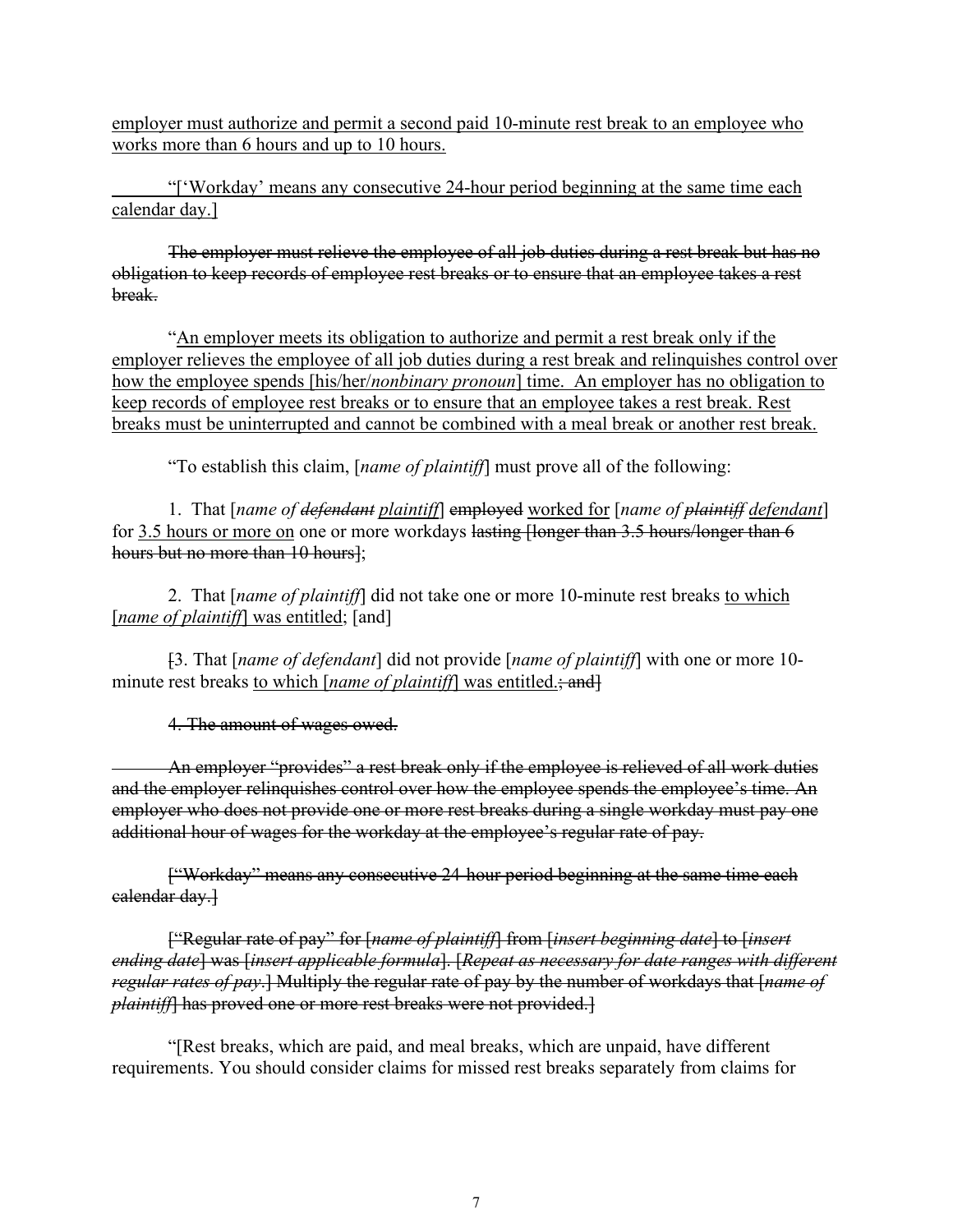missed meal breaks. For example, providing an unpaid meal break does not satisfy the employer's obligation to provide an employee with a paid 10-minute rest break.]"

 i. We would add language to the Directions for Use noting the special on-call rules applicable to certain security officers under Labor Code section 226.7, subdivision (f):

"Different on-call rules apply to the security services industry. (See Lab. Code, § 226.7(f). This instruction should be modified in a case involving those employees."

 j. Rather than state that element 1 should include shift length if uniform, we believe the Directions for Use should state that element 1 can include shift length if uniform because opinions may differ on whether it is better to include shift length in element 1. We would modify the second paragraph in the Directions for Use as follows:

**The instruction should** Element 1 can be modified to include the shift length if there is uniformity in that allegation, and can specify which breaks the plaintiff claims to have missed, if possible. Depending on the length of the shift, multiple rest breaks could be at issue. In element 1, select the appropriate length of shift or modify the element to encompass longer shifts that require third, fourth, or fifth rest breaks."

 k. We would delete the fourth and fifth paragraphs in the Directions for Use referring to regular rate of pay consistent with our suggestion to delete damages from the instruction.

 l. We believe the fifth bullet in the Sources and Authority would be more helpful and understandable if some of the language were deleted:

 "Though under the basic calculation the right to 10 minutes' rest would accrue for any shift lasting more than two hours, the third sentence of Wage Order No. 5's rest period subdivision modifies this entitlement slightly. Under the third sentence, "a rest period need not be authorized for employees whose total daily work time is less than three and one-half  $(3 \frac{1}{2})$ hours." Thus, employees working shifts lasting over two hours but under three and one-half hours, who otherwise would have been entitled to 10 minutes' rest, need not be permitted a rest period. The combined effect of the two pertinent sentences, giving full effect to each, is this: Employees are entitled to 10 minutes' rest for shifts from three and one-half to six hours in length, 20 minutes for shifts of more than six hours up to 10 hours, 30 minutes for shifts of more than 10 hours up to 14 hours, and so on." (*Brinker Restaurant Corp. v. Superior Court* (2012) 53 Cal.4th 1004, 1029 [139 Cal.Rptr.3d 315, 273 P.3d 513].)"

 m. We would add language to the Sources and Authority at the end of the seventh bullet discussing *Augustus*: "The Legislature has abrogated *Augustus* for the security services industry only. (See Lab. Code, § 226.7(f)(5).)"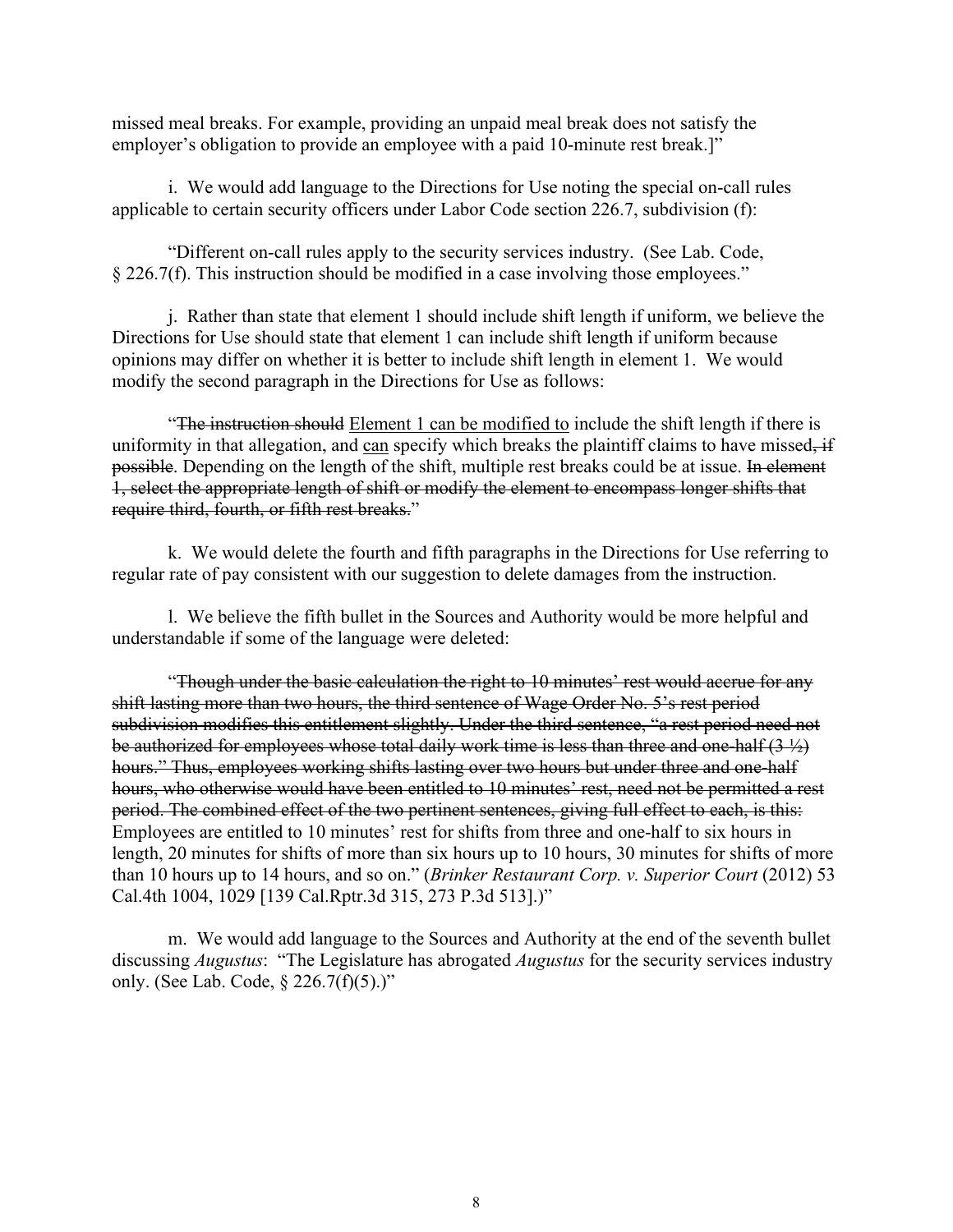#### **18. CACI No. 2765. Nonpayment of Wages Under Rounding System—Essential Factual Elements**

a. We believe the cases require an evaluation of the effect of rounding on the employees as a whole rather than on an individual employee. A rounding policy must be "used in a manner that it will not result, over a period of time, in failure to compensate the *employees* properly for all the time worked." (*See's Candy Shops, Inc. v. Superior Court* (2012) 210 Cal.App.4th 889, 907, emphasis added.) "Federal district courts interpreting the provision have almost universally concluded that a rounding system is valid if it 'average[s] out sufficiently,' rejecting claims that minor discrepancies in individual employee's wage calculations establish that the employee is entitled to assert a claim for underpayment of wages." (*AHMC Healthcare, Inc. v. Superior Court* (2018) 24 Cal.App.5th 1014, 1021.) "[T]he regulation does not require that every employee gain or break even over every pay period or set of pay periods analyzed." (*Id.* at p. 1027.) " '[R]ounding contemplates the possibility that in any given time period some employees will have net overcompensation and some will have net undercompensation' " (*AHMC*, at p. 1027.) A rounding system is invalid if it " 'systematically undercompensate[s] employees.' " (*Id.* at p. 1021.) We would clarify this requirement by adding a new second paragraph:

 "A rounding policy is lawful if, on average and over time, the employees are paid for all the time they actually worked, even if some individual employees are undercompensated while others are overcompensated. A rounding policy is unlawful if it consistently results in failure to pay the employees for time actually worked."

b. We would revise element 1 accordingly and for greater clarity:

 "1. That, over time, [*name of defendant*]'s method of rounding led to a reduction in [*name of plaintiff*]'s wages consistently resulted in failure to pay the employees for all the time they actually worked; and

#### **19. CACI No. 2768. Missed Meal Breaks—Essential Factual Elements**

a. We would change the title to "Missed Failure to Provide Meal Breaks—Essential Factual Elements" because we believe the essence of the claim is that the employer failed to provide meal breaks.

b. We suggest that a separate instruction should be drafted for the situation where the employer's time records show absent or noncompliant meal periods, giving rise to a rebuttable presumption of meal period violations. (*Donohue v. AMN Services, LLC* (2021) 11 Cal.5th 58, 75-76.) We believe the rebuttable presumption and what the employer must show to overcome it could be explained more clearly in a separate instruction. Accordingly, we would make element 3 mandatory, delete the second optional element 3, which addresses the rebuttable presumption, and delete the five items listed after the elements relating to the employer's required showing to overcome the rebuttable presumption.

c. We would delete element 4 on damages and draft a separate instruction on damages.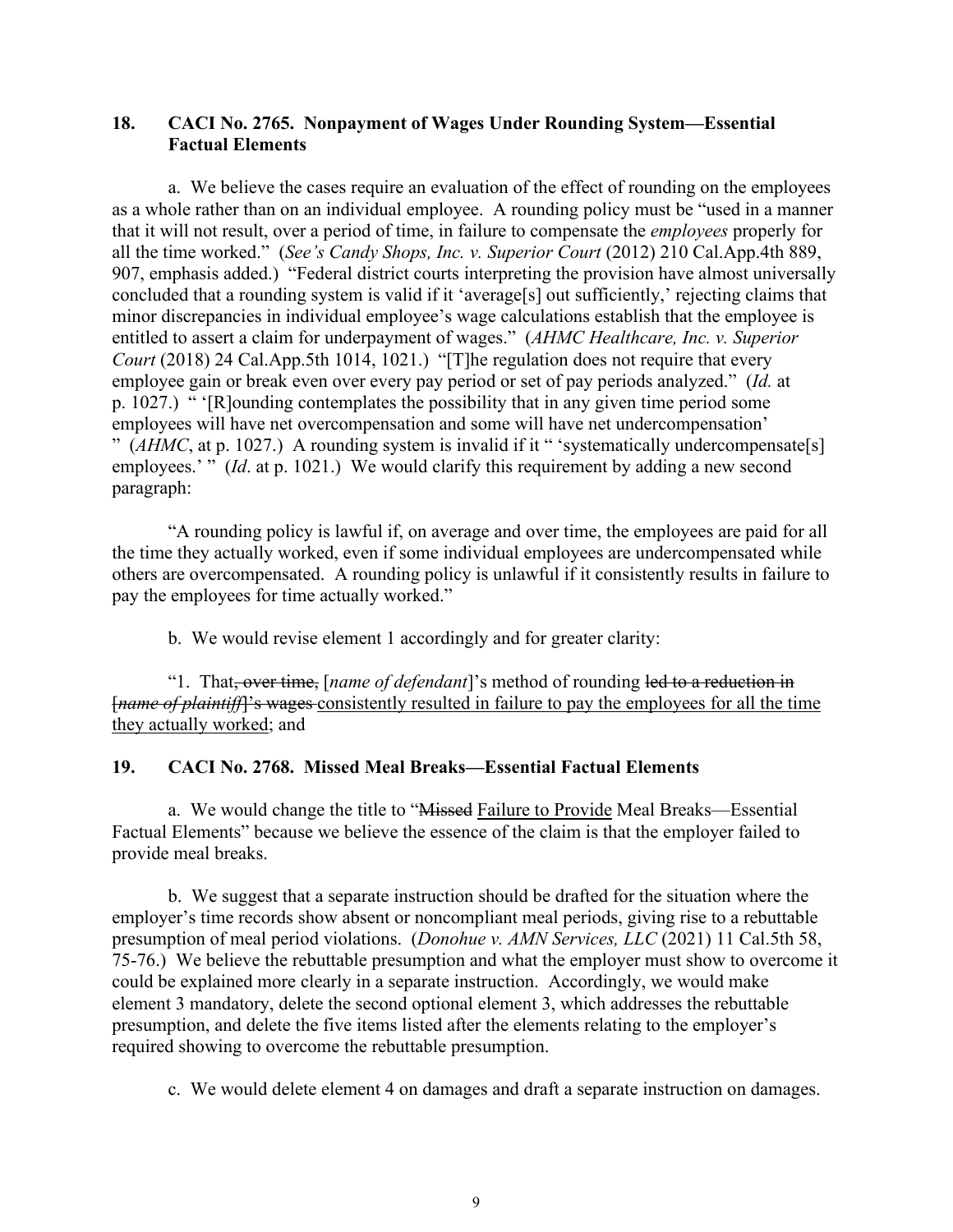d. We would revise the instruction as follows for greater clarity and brevity and to avoid redundancy:

 "[*Name of plaintiff*] claims that [*name of defendant*] owes [him/her/*nonbinary pronoun*] wages because [*name of defendant*] did not provide one or more meal breaks as required by law.

 "An employer must provide an opportunity to take a 30-minute, uninterrupted, unpaid meal break for each period of work lasting longer than 5 hours. The employer must relieve the employee of all duties, relinquish control over the employee's activities, and allow the employee to leave the premises, and must not impede or discourage the employee from taking a 30-minute, uninterrupted meal break. However, the employer has no obligation to ensure that an employee takes a meal break or to ensure that an employee does not work during a meal break.

"To establish this claim, [*name of plaintiff*] must prove all of the following:

 1. That [*name of defendant plaintiff*] employed worked for [*name of plaintiff defendant*] for one or more work periods lasting longer than 5 hours;

 2. That [*name of plaintiff*] did not take one or more meal breaks was not provided the opportunity to take a meal break of at least 30 uninterrupted minutes, no later than the end of [*name of plaintiff's*] fifth hour of work for each work period.

 [3. That [*name of defendant*] failed to provide [*name of plaintiff*] with one or more meal breaks as required by law; and]

 [3. That [*name of defendant*] does not have [accurate] records showing that plaintiff took each meal break; and]

4. The amount of wages owed.

 "[An employer fails to "provide" a meal break as required by law if it does not relieve the employee of all duty, does not relinquish control over the employee's activities, does not allow the employee to leave the premises, does not permit the employee a reasonable opportunity to take an uninterrupted 30-minute break, or impedes or discourages the employee from doing so. The employer does not have an obligation to ensure that an employee takes a meal break or to ensure that an employee does no work during a meal break.]

"[If [*name of plaintiff*] has proved these four facts, then your decision on this claim must be for [*name of plaintiff*] unless [*name of defendant*] proves all of the following:

 1. That [*name of defendant*] provided [*name of plaintiff*] a reasonable opportunity to take uninterrupted meal breaks;

2. That [*name of defendant*] did not impede [*name of plaintiff*] from taking meal breaks;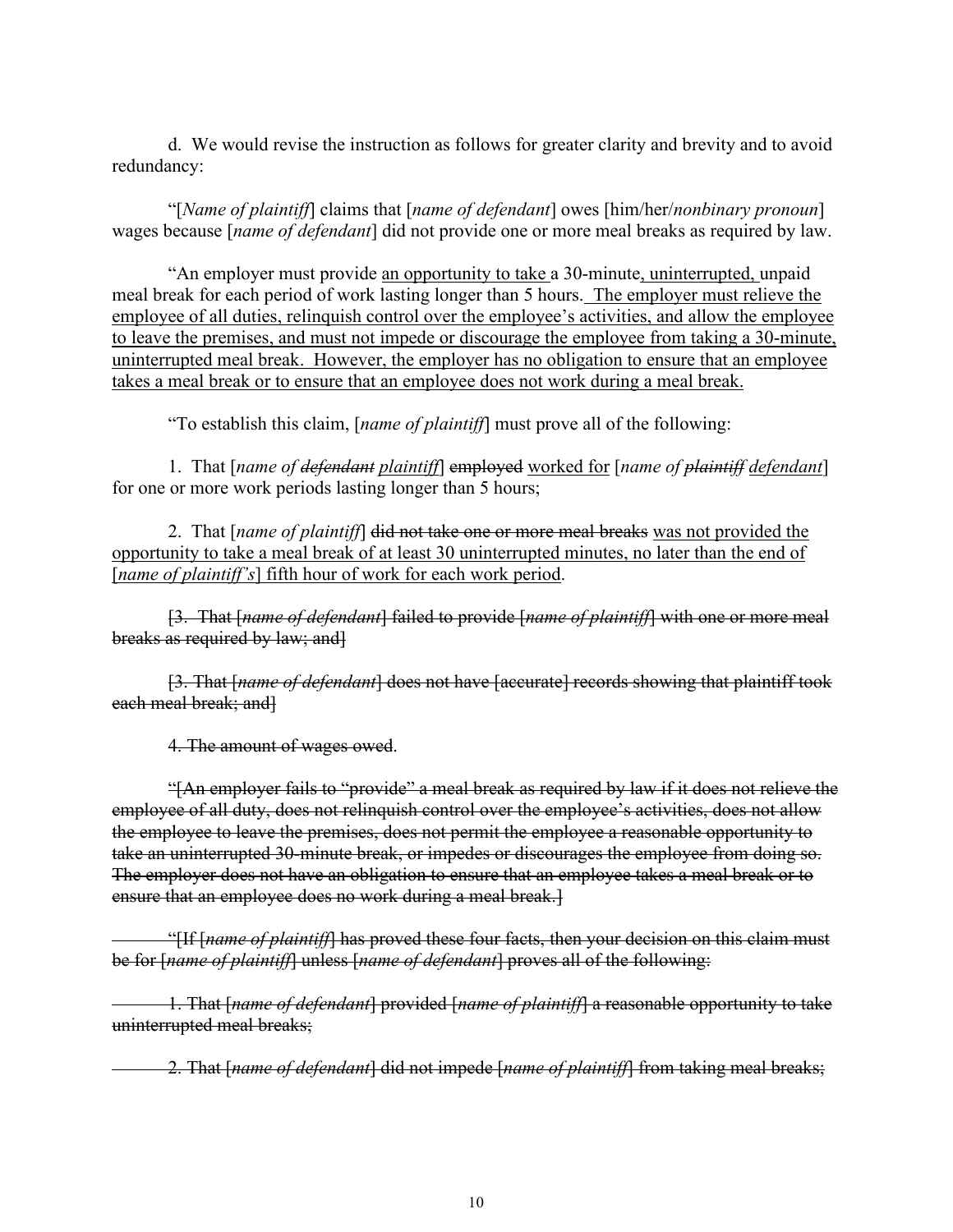3. That [*name of defendant*] did not discourage [*name of plaintiff*] from taking meal breaks;

 4. That [*name of defendant*] relieved [*name of plaintiff*] of all duties during meal breaks; and

 5. That [*name of defendant*] relinquished control over [*name of plaintiff*]'s activities during meal breaks[, including allowing [him/her/*nonbinary pronoun*] to leave the premises]."

 e. We would add at the end of the second paragraph in the Directions for Use, "Different meal and rest period rules also apply to the security services industry. (See Lab. Code, § 226.7(f). This instruction should be modified in a case involving those employees."

## **20. CACI No. 2769. Affirmative Defense—Missed Meal Breaks—Waiver by Mutual Consent**

a. We would change the title to "Affirmative Defense—Missed Failure to Provide Meal Breaks—Waiver by Mutual Consent" because we believe the essence of the plaintiff's claim is that the employer failed to provide meal breaks

 b. In both alternative sets of elements, element 1 refers to a "period" of hours, while element 2 refers to "the workday." We believe element 2 should refer more specifically and consistently to "that work period."

# **21. CACI No. 2770. Affirmative Defense—Missed Meal Breaks—Written Waiver of Off-duty Meal Breaks**

 a. We agree with this proposed new instruction, except that we would change "Missed Meal Breaks" in the title to "Failure to Provide Meal Breaks."

 b. The California Supreme Court has granted review in *Naranjo v. Spectrum Security Services, Inc.* (2019) 40 Cal.App.5th 444, which is cited in the Sources and Authority. We suggest awaiting an opinion by the Supreme Court before publishing this instruction.

c. The citation to subdivision 11(C) of Cal. Code Regs., tit. 8, § 11040 in the Sources and Authority is mistaken. The correct citation is subdivision 11(A).

## **22. CACI No. 3714. Ostensible Agency—Physician-Hospital Relationship—Essential Factual Elements**

Agree.

# **23. CACI No. 3905A. Physical Pain, Mental Suffering, and Emotional Distress**

Agree.